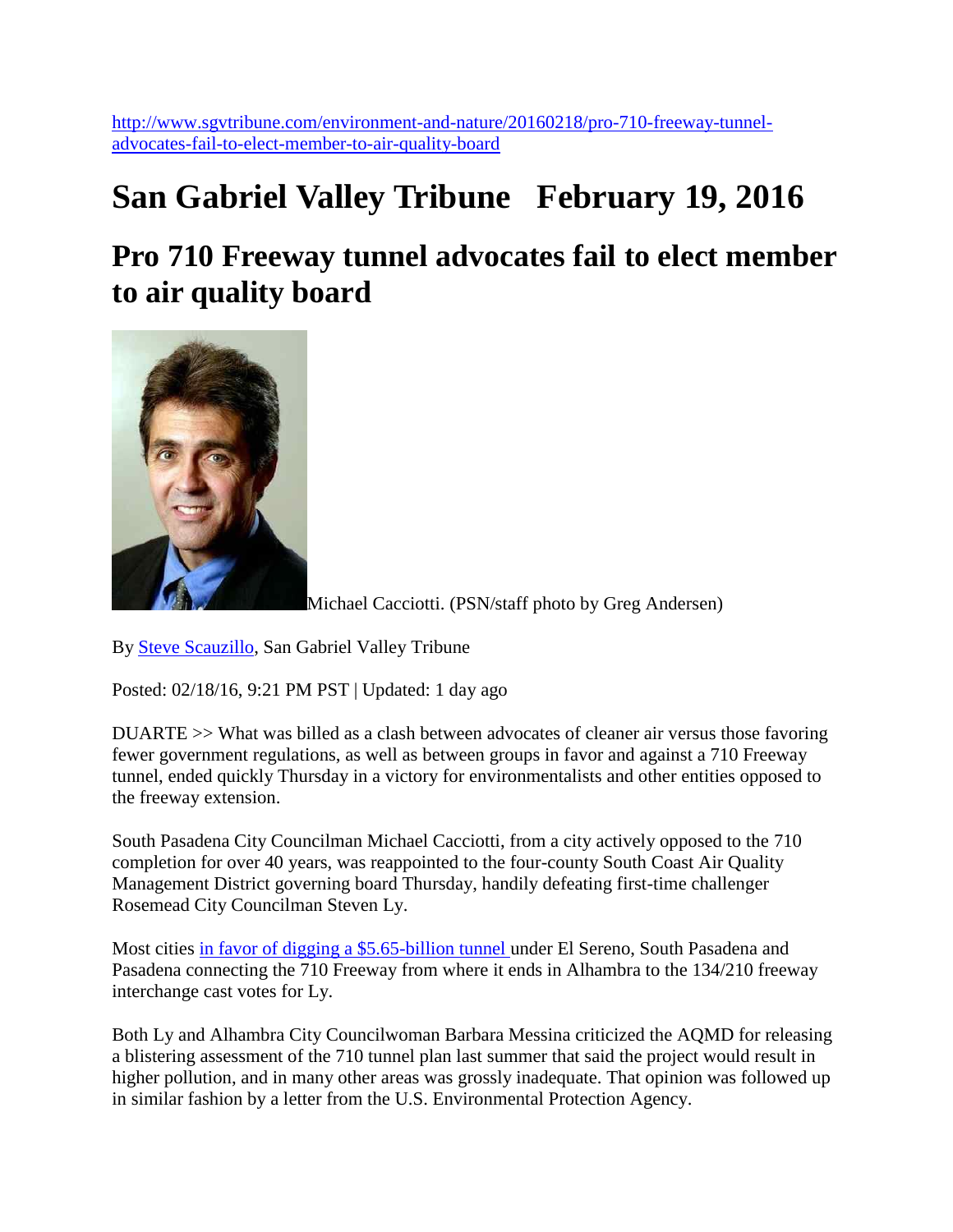They contend the agency overstepped its authority. Ly also said that doing nothing continues bad air for the people of Rosemead, Alhambra and Monterey Park due to congestion, something he said was not addressed by the anti-smog agency.

Ly told delegates inside the Duarte Community Center that the anti-smog agency may try to take away local cities' land use authority for large-scale projects such as football stadiums. "We need to make sure that our land use rights continue to be protected," he said.

Alhambra, Monterey Park, Rosemead and San Marino — all members of the 710 Coalition advocating for completing the freeway via a tunnel with toll lanes — voted for Ly. One exception was San Gabriel, whose coalition member voted for Cacciotti. Those against the 710 tunnel voted for Cacciotti, namely: Pasadena, South Pasadena, Glendale, La Cañada Flintridge and Sierra Madre. Cacciotti picked up many other votes from cities not directly involved in the 710 northerly extension: El Monte, West Covina, Monrovia, La Verne, Claremont, Duarte, Glendora, Industry, Irwindale, Pomona and San Fernando.

By a 21-9 vote, Cacciotti, 57, easily bested Ly during a historical meeting of the City Selection Committee in which 30 of 34 cities from eastern Los Angeles County cast votes. He won reappointment in the first tally, something that did not happen during past votes for this AQMD seat and many others. Winning the vote of his peers, combined with capturing the population majority of 1,241,151 to 585,912, earned him a third, four-year term on the 13-member SCAQMD board. The indefatigable advocate for public transit and alternative fuels who rides mass transit to every AQMD meeting in Diamond Bar and even to Thursday's meeting, said at play were multiple issues aside from who will represent the San Gabriel Valley on the anti-smog board.

"Some were the 710, some were large corporations concerned about regulations. But some were environmental groups, bicycle groups concerned about pushing for better air quality," he said after the vote.

Nearly a dozen speakers voiced support for Cacciotti. No one spoke in favor of Ly. Cacciotti spoke of a battery-powered leaf blower and lawn mower program that he said cities can try for free as a way to cut emissions. He demonstrated the tools in front of the group during his speech.

Pasadena Mayor Terry Tornek, who voted for Cacciotti, called him "an environmental icon" who is popular with bicycle groups and other environmental nonprofits and has done a phenomenal job in moving grant monies to cities trying to improve local air quality.

He called the effort to oust him by the pro-710 tunnel cities "doomed" and "foolish" and said the vote proved it. He singled out Messina, who said she was proud to cast her vote for Ly. Tornek said, "It was a bold move of her to try to take him down, but it was doomed. He is just too solid."

Tornek defended the AQMD assessment of the air quality analysis, saying that is the agency's job. He said data suggest that the project will not improve air quality but worsen it.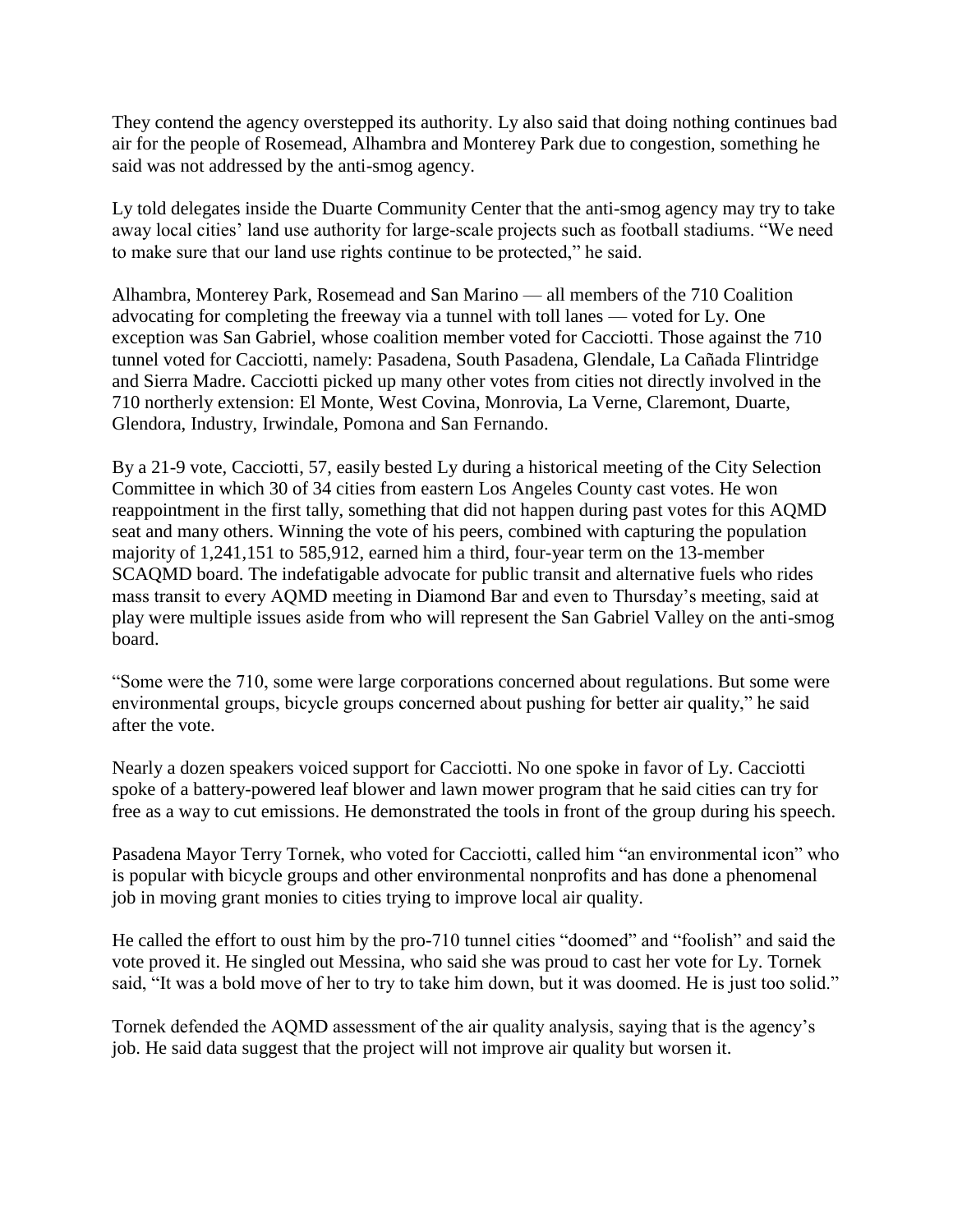#### <http://www.pasadenanow.com/main/michael-cacciotti-re-appointed-to-aqmd-board/>

#### **Michael Cacciotti Re-appointed to AQMD Board**

Published : Friday, February 19, 2016 | 4:18 PM



South Pasadena Councilman Michael Cacciotti was re-appointed to AQMD's Governing Board for the 4-year term 1/15/16 to 1/15/20 at the February 18 meeting of the cities of the Eastern Region of LA County by a 21-9 vote.

Thirty of the region's 34 cities were represented by mayors or members of the respective city councils. Absent were representatives from Bradbury, Burbank, La Puente, and Temple City.

After introductory remarks by the mayor of Torrance, who is chair of the Cities Selection Committee of LA County, the representative from Diamond Bar nominated Rosemead Council Member Steven Ly; the mayor of South Pasadena nominated Michael Cacciotti.

Candidate Steven Ly made a brief statement about his desire to serve local communities but provided no relevant information about his qualifications to address air quality issues or what he would do if elected. Michael made a strong statement detailing his extensive experience in helping the AQMD Board address the region's serious air quality issues and highlighting his serve in aiding cities in the Eastern Region obtain funds in support of local clean air equipment and programs.

About 10-12 members of the public, including several peole who identified themselves as members of the Sierra Club, spoke in support of Michael, and a letter in support from the Sierra Club's Angeles Chapter Senior Director was read and distributed at the meeting. There were no speakers in support of Steven Ly.

After public comment was concluded, Claremont Council Member Sam Pedroza and Glendale Mayor Ara Najarian spoke in strong support of Cacciotti. No member of the eastern cities spoke in support of Ly.

The vote was then conducted in open session, and it was announced that Cacciotti had won a majority of the cities and a majority of the population of the cities present and voting: Cacciotti received the votes of cities containing in excess of 1 million residents, which Ly had the vote of cities with approximately 500,000 residents.

The meeting was concluded at approximately 11:30 am.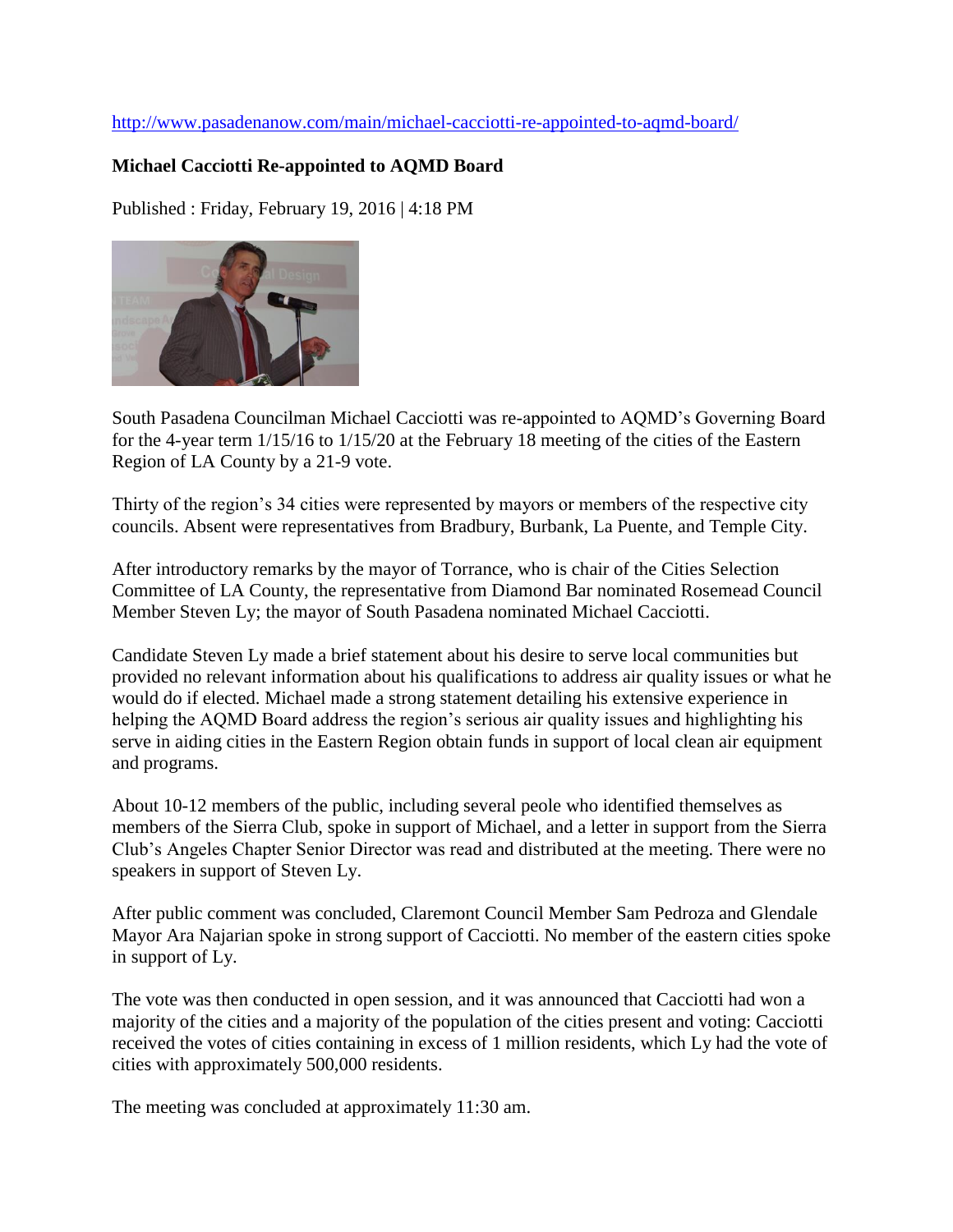[http://www.dailynews.com/environment-and-nature/20160212/businesses-environmentalists](http://www.dailynews.com/environment-and-nature/20160212/businesses-environmentalists-and-the-710-tunnel-collide-in-aqmd-board-member-battle)[and-the-710-tunnel-collide-in-aqmd-board-member-battle](http://www.dailynews.com/environment-and-nature/20160212/businesses-environmentalists-and-the-710-tunnel-collide-in-aqmd-board-member-battle)

# **Los Angeles Daily News February 13, 2016**

[http://www.sgvtribune.com/environment-and-nature/20160212/businesses-environmentalists](http://www.sgvtribune.com/environment-and-nature/20160212/businesses-environmentalists-and-the-710-tunnel-collide-in-aqmd-board-member-battle)[and-the-710-tunnel-collide-in-aqmd-board-member-battle](http://www.sgvtribune.com/environment-and-nature/20160212/businesses-environmentalists-and-the-710-tunnel-collide-in-aqmd-board-member-battle)

## **San Gabriel Valley Tribune February 13, 2016**

### **Businesses, environmentalists and the 710 tunnel collide in AQMD board member battle**



Eight-year SCAQMD board member and South Pasadena

Councilman Michael Cacciotti, 57, an advocate for clean fuels and reducing air emissions, is being challenged by Rosemead Councilman Steven Ly. FILE PHOTO

By [Steve Scauzillo,](http://www.sgvtribune.com/environment-and-nature/20160212/businesses-environmentalists-and-the-710-tunnel-collide-in-aqmd-board-member-battle#author1) San Gabriel Valley Tribune

Posted: 02/12/16, 6:26 PM PST | Updated: 5 days ago

The election of an eastern cities representative to the South Coast Air Quality Management District governing board has become politically charged, as environmentalists, pro-710 Freeway tunnel advocates and business groups lobby for their candidate.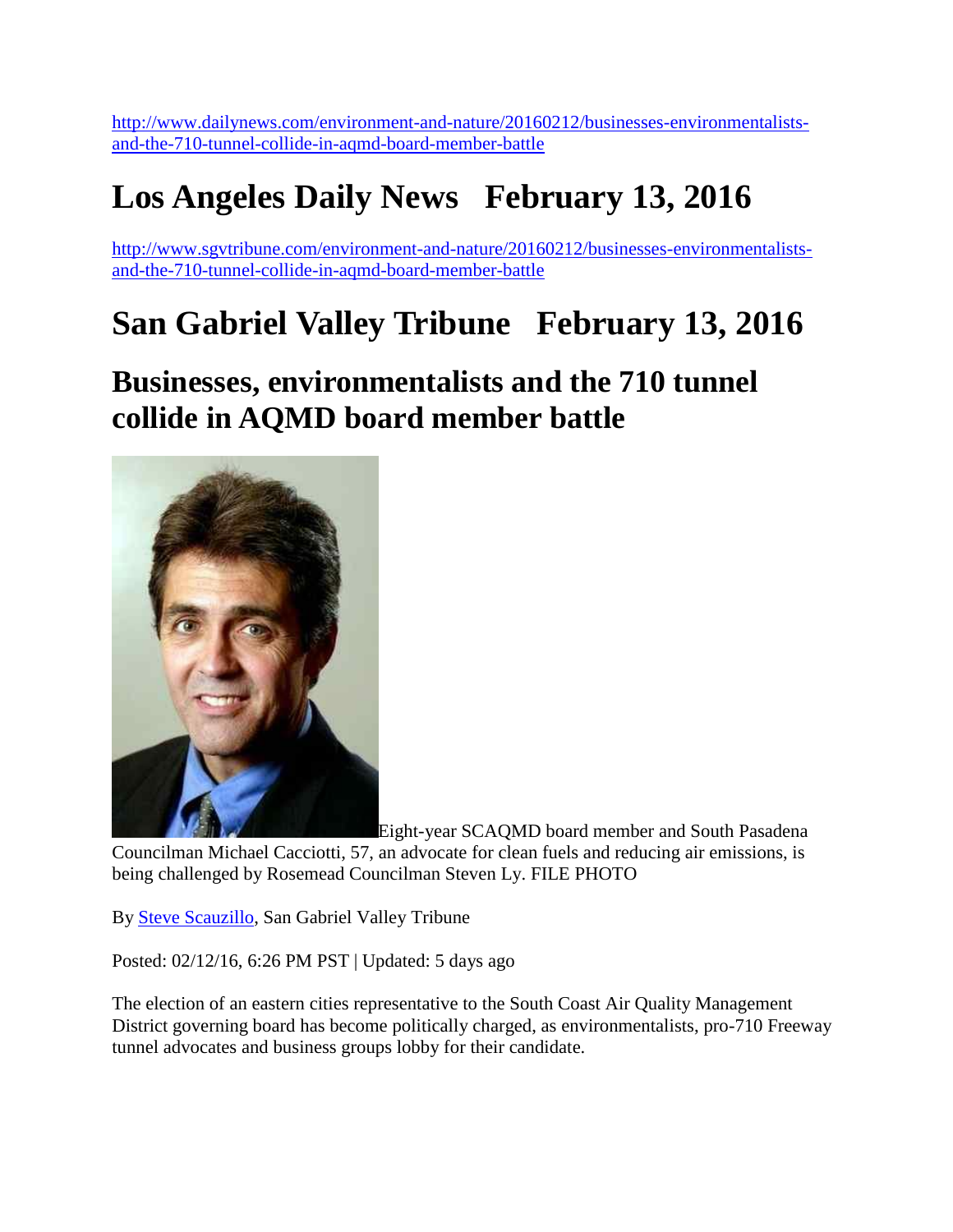At stake is one seat on the powerful, 13-member anti-smog board, whose makeup recently changed when Santa Ana Mayor Miguel Pulido, a Democrat and friend of the environment, was replaced by Lake Forest Councilman Dwight Robinson, a Republican.

Environmental groups say regulated industries — oil refineries, paint and coatings makers and utilities — that pollute the air are trying to shape the board into a more business-friendly body and soften regulations. They compare this move to the [removal last week of Charles Lester,](http://www.dailybreeze.com/environment-and-nature/20160210/powerful-california-coastal-panel-ousts-top-executive) executive director of the California Coastal Commission, who was viewed as favorable to coastal protection versus overdevelopment. Lester was fired by a vote of 7-5 in what some called "a coup" by certain board members appointed by Gov. Jerry Brown, some of whom intimated the commission held up development projects for years and trampled on property rights.

For decades, businesses have argued the AQMD is too heavy handed, while environmental groups say the agency does not go far enough to cut smog. The four-county agency regulates emissions in Orange County and the non-desert portions of Los Angeles, Riverside and San Bernardino counties.

In the center of the AQMD controversy is eight-year board member and South Pasadena Councilman Michael Cacciotti, an advocate for clean fuels and reducing air emissions. Cacciotti, 57, an attorney, is being challenged by Rosemead Councilman Steven Ly.

Ly is being supported by the 710 Coalition, made up of the cities of Alhambra, Monterey Park, Rosemead, San Gabriel and San Marino, with support from 15 other Los Angeles County cities, many of which will have a vote in electing Cacciotti or Ly to a four-year term.

The pro-710 tunnel coalition objects to an [AQMD critique of the 710 completion project t](http://www.sgvtribune.com/general-news/20150813/aqmd-710-freeway-tunnel-would-raise-cancer-risk-to-unacceptable-levels)hat would close the gap between Alhambra and Pasadena via a single or dual tunnel running 4.5 miles. The letter was written by Ian MacMillan, the AQMD's planning and rules manager in August.

As part of the comments on the draft Environmental Impact Report, the AQMD letter said the project would raise the cancer risk in the area and the air quality analysis of carbon monoxide and airborne particulates was incomplete.

Alhambra Councilwoman Barbara Messina, the lead advocate for the tunnel project, said the AQMD overstepped its authority. She pointed the finger at Cacciotti, saying he "uses his position on the AQMD board irresponsibly." She said the AQMD's comments on the 710 tunnel is one of the reasons she's supporting Ly, who favors building the 710 tunnel.

Cacciotti said he had nothing to do with the AQMD letter. He said staff are routinely asked to give their scientific opinion on how a project may affect air quality.

"I never saw the letter until after it was sent out," he said.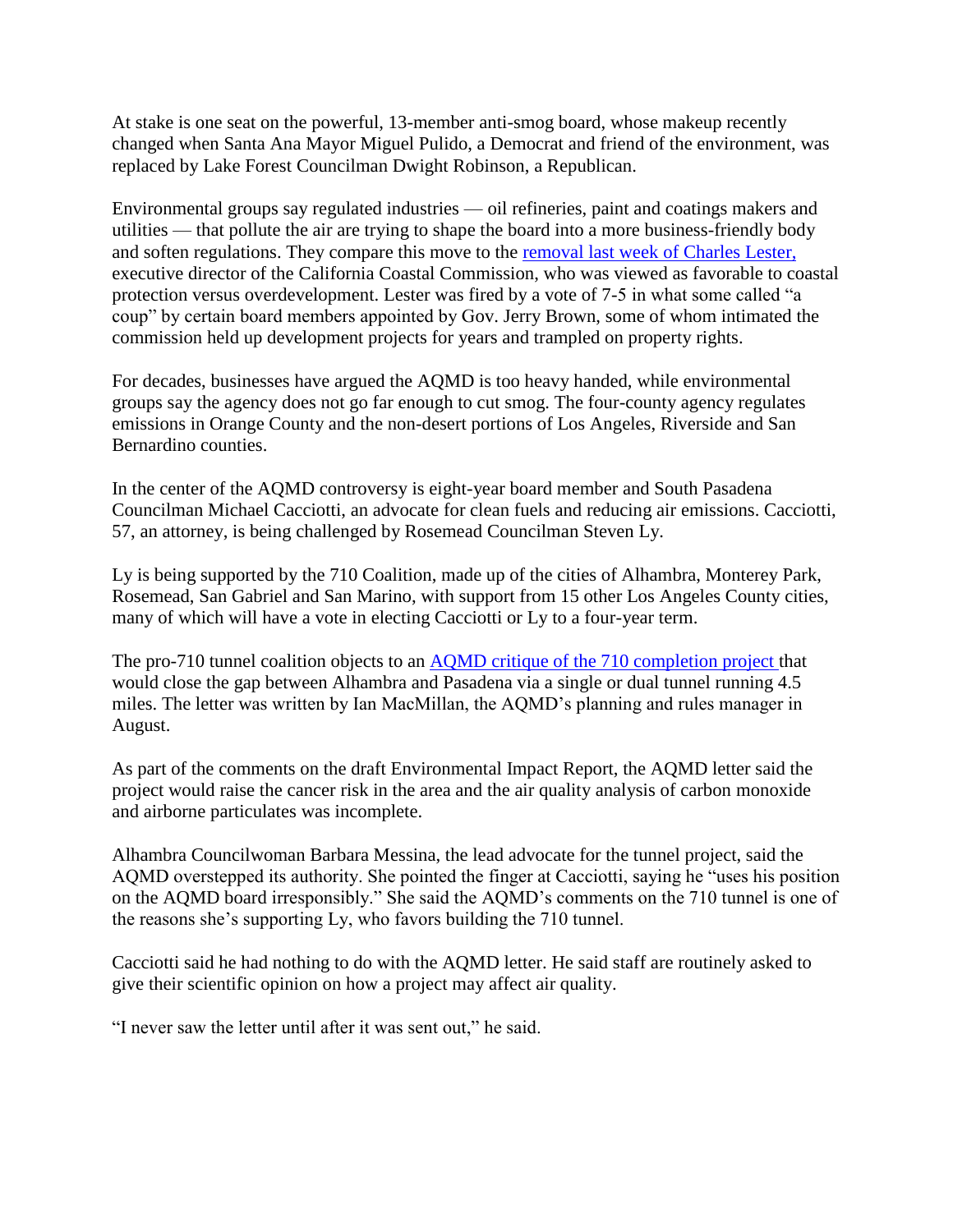Ly, 31, said his pro-710 tunnel stance is just part of the reason why he's running for the AQMD eastern cities seat. He also wants to see more representatives on the AQMD from areas of lowand middle-income populations.

"This is about the 710, as well as the diversity of the board," Ly said. If elected by the mayors of 34 cities, he would work for clean fuels and more bike lanes, things he has always supported. He said on those issues, he is in sync with Cacciotti.

Sierra Club activist David Czamanske of South Pasadena said business groups, including the Los Angeles County Business Federation (BizFed), were lobbying to remove Cacciotti. BizFed CEO Tracy Rafter said she did not send a letter to the mayors. The organization did support Judy Mitchell, another AQMD board member, last year, she said. "We pay attention to AQMD board stuff. We do encourage competition," she said.

Ly, who was a BizFed board member, said he would not be surprised if business groups are supporting him. He was CEO of the San Gabriel Valley Regional Chamber of Commerce from 2011 to 2013.

Los Angeles Mayor Eric Garcetti has asked mayors to support Cacciotti. In an email to Alhambra Mayor Luis Ayala, Gail Koretz, the mayor's local government liaison, said [Cacciotti](http://www.sgvtribune.com/environment-and-nature/20150226/first-emissions-free-park-located-in-south-pasadena-uses-battery-powered-mowers-leaf-blowers)  [was a "strong advocate for the environment"](http://www.sgvtribune.com/environment-and-nature/20150226/first-emissions-free-park-located-in-south-pasadena-uses-battery-powered-mowers-leaf-blowers) and added: "With recent changes in the board's composition, Mike's credentials as an environmentalist are important to our shared goals."

The meeting of the City Selection Committee of the Eastern Region of Los Angeles County is open to the public. It is scheduled for 10 a.m. Thursday at the Duarte Community Center, 1600 Huntington Drive. All San Gabriel Valley cities are able to vote, plus San Fernando and Santa Clarita.

A candidate needs a majority of votes and a majority of population from the 34 cities.

Reach the author at [Steve.Scauzillo@sgvn.com](mailto:Steve.Scauzillo@sgvn.com) or follow Steve on Twitter: [@stevscaz.](http://twitter.com/stevscaz)

[Full bio and more articles by Steve Scauzillo](http://www.dailybreeze.com/staff/54) Phone: (626) 544-0843

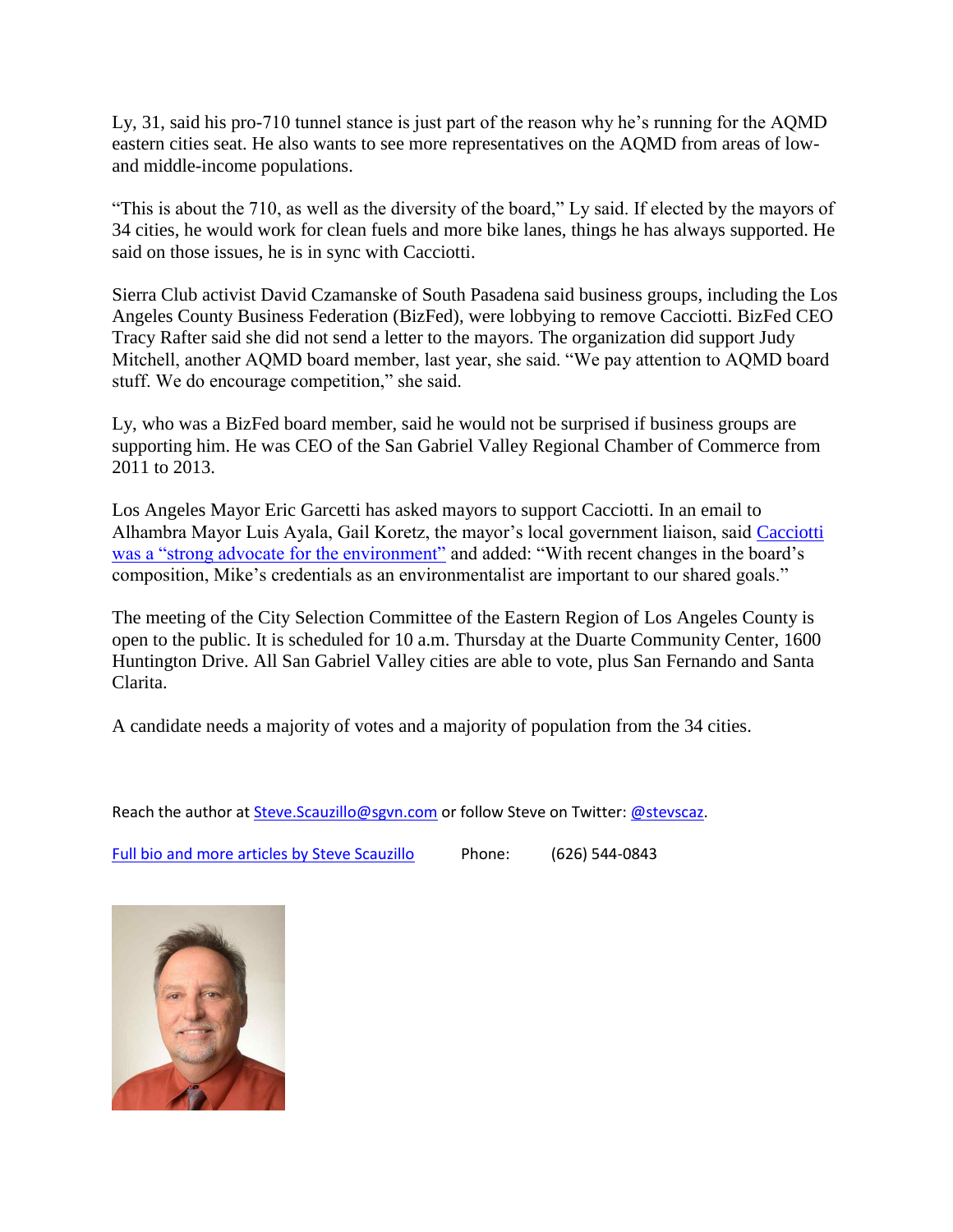# **The AQMD and the San Gabriel Valley: Letters**

Posted: 02/17/16, 2:22 PM PST | Updated: 12 hrs ago

#### [0 Comments](http://www.sgvtribune.com/opinion/20160217/the-aqmd-and-the-san-gabriel-valley-letters#disqus_thread)

#### **AQMD, San Gabriel Valley**

My concern is that [Michael Cacciotti may lose his seat on the AQMD, t](http://www.pasadenastarnews.com/environment-and-nature/20160212/businesses-environmentalists-and-the-710-tunnel-collide-in-aqmd-board-member-battle)he anti-smog board. Michael possesses a broad knowledge base related to air quality, a requirement for responsible decision making. Working effectively with board members and AQMD staff, the number of unhealthful air days in our region has been reduced by over 30 percent (from 120 to 83 days) since 2008.

He is a man "who walks the talk," cycling to and from work, providing information related to AQMD's reports, outreach programs and grant opportunities to city councils, other agencies and multi-ethnic communities. He supports applications from our cities for funding for clean-air vehicles and related recharging stations. We must leave the world of politics and ask our mayors to vote for the person best qualified for this position, Michael Cacciotti.

#### *— Joan Hillard, South Pasadena*

#### **A clean-air agenda**

Before moving to La Verne in 2009 I lived in South Pasadena for nine years. Michael Cacciotti serves in South Pasadena's city government, and while living there I formed a very positive impression of his service to the city. Michael worked hard to persuade fellow City Council members and community leaders to advance a clean-air agenda. He was instrumental in advocating for purchase of low-emission vehicles for use by city staff. He has enthusiastically supported exchange programs for gasoline-powered leaf blowers and lawn mowers.

He was the key catalyst in establishing the city's annual Clean Air Car Show, allowing members of the public to view and test-drive electric, natural gas, fuel cell and other low-emission vehicles.

I believe Michael Cacciotti's service on the board of the AQMD is a natural extension of his commitment to everyone living in the San Gabriel Valley for the right to breath clean air.

*— William Joyce, La Verne*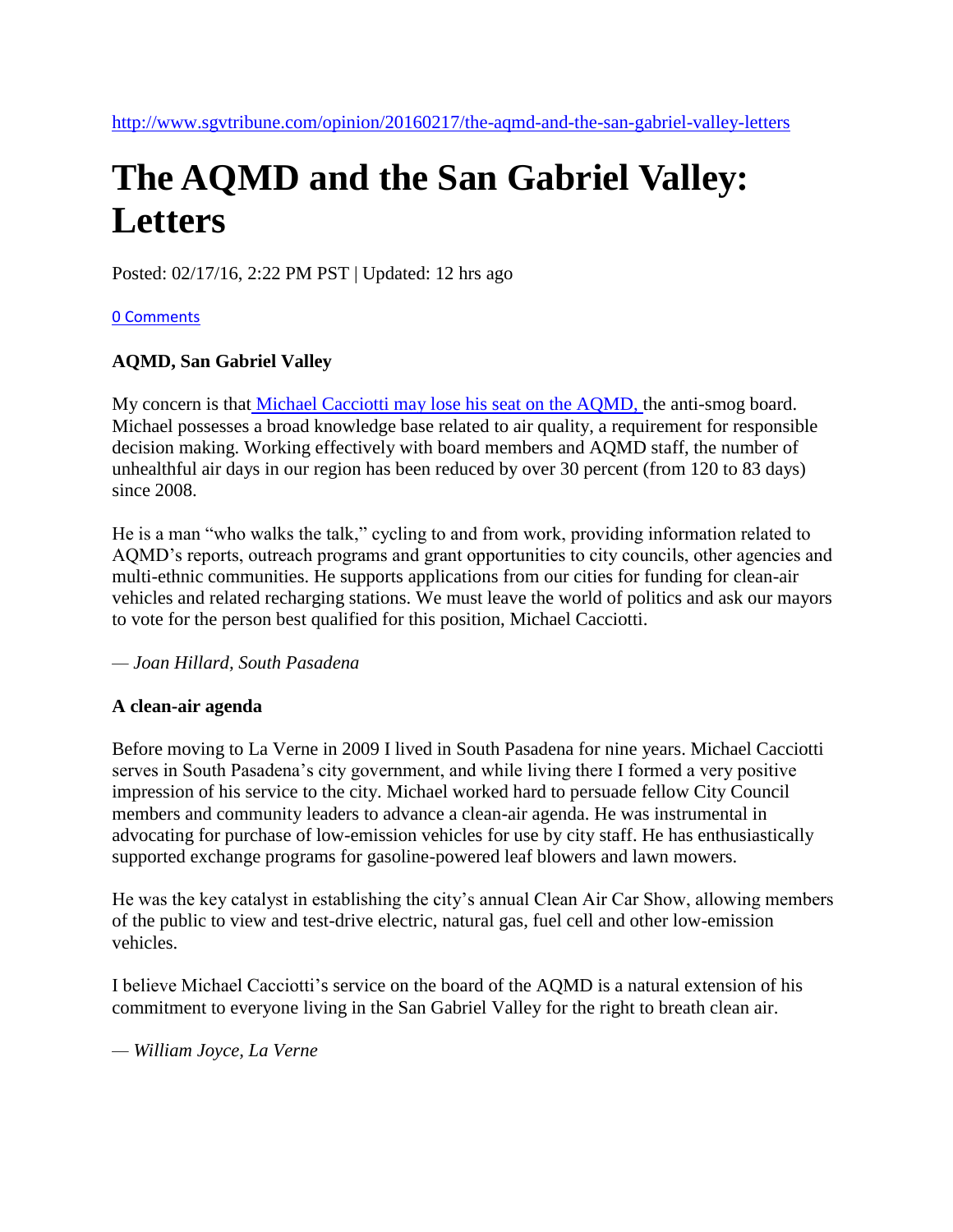#### **Fixating on 710 tunnel**

Councilwoman Messina is acting irresponsibly by fixating on the pie-in-the-sky 710 tunnel, insisting on wasting over \$133,000 of Alhambra's funds for pro-710 street banners, \$141,000 for pro-710 propaganda party street closures, and \$1.8 million for a tunnel lobbyist. According to the city-sponsored survey done a few months ago for the Alhambra General Plan, less than 4 percent of Alhambrans actually believe the 710 corridor needs to be addressed. The No. 1 change Alhambrans believe will improve the city is engaging in less high-density development and preserving historic characters of neighborhoods, which are areas the current City Council doesn't align itself with, as seen by what's happening throughout Alhambra. The AQMD needs experienced, responsible, qualified members that have the public welfare as their first priority like Councilman Cacciotti, just as Alhambra needs new council members that advocate for the majority of its residents, not a select few.

*— Melissa Michelson, Alhambra*

#### **Combating air pollution**

While employed as a professor of chemistry at Pomona College, I served four years as chair of the AQMD Advisory Council where I observed firsthand the professional work of air-quality experts and other scientists. AQMD's professional staff of 300 is of the highest quality. To suggest that they can be manipulated by a member of AQMD's board, as an Alhambra councilwoman did, is to unfairly impugn their integrity. We owe today's much cleaner air to them and to board members such as Michael Cacciotti. They deserve our utmost respect.

*— Freeman Allen, Claremont*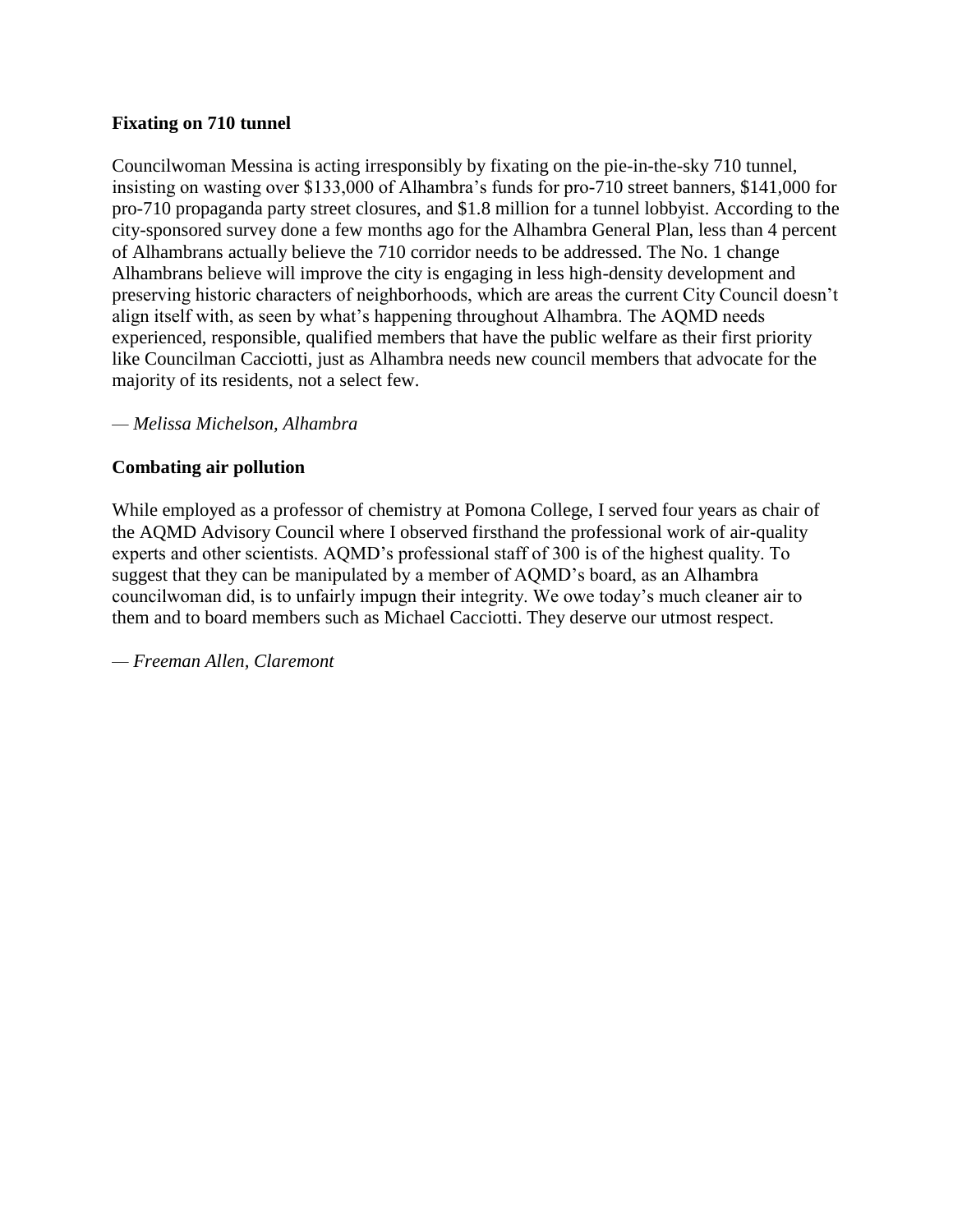# **Meet Your Rosemead City Council**

#### [Print](javascript:window.print();)

#### [E-mail](http://www.cityofrosemead.org/index.aspx?page=20&ftitle=Meet+Your+City+Council)

The City Council represents Rosemead at various regional and State organizations such as California Contract Cities Association, League of California Cities, and other groups by serving on their committee or board of directors. Council Member's are appointed to represent our community on a regional and State level, [click](http://www.cityofrosemead.org/Modules/ShowDocument.aspx?documentid=3033) here to view the Mayor's Appointments for 2015. Click [here t](http://www.cityofrosemead.org/index.aspx?page=378)o view the City Council's compensation and benefits.

#### **Mayor Margaret Clark**



Margaret Clark has served on the Rosemead City Council since March 1991, including six terms as Mayor. Prior to her election to the City Council she was a Commissioner on the Rosemead Planning and Traffic Commissions. In addition to her council responsibilities, Margaret has been an active leader in national, state and regional organizations and agencies. She was elected by 88 cities to serve as President of the Los Angeles County Division of the League of California Cities and has been a member of the California Contract Cities Association executive board. Margaret also represents the City of Rosemead on the board of the San Gabriel Valley Council of Governments (SGVCOG).

Well respected for her knowledge of water quality and environmental issues, Mrs. Clark was selected by her colleagues from 29 SGVCOG cities to serve as a founding board member on the San Gabriel and Lower Los Angeles Rivers and Mountain Conservancy. She has served on the Board of Directors of the San Gabriel Basin Water Quality Authority since its establishment in 1992 by legislative action to oversee clean-up of one of the largest Superfund sites in the nation. Margaret's environmental credentials also include membership on the National League of Cities Energy, Environment and Natural Resources Committee as well as numerous other environmental committee assignments such as membership on the governing board of the Los Angeles and San Gabriel River Watershed Council.

Prior to matriculating from college, Margaret studied in Europe at the University of Bordeaux through the University of California Education Abroad Program. She holds a bachelors degree and teaching credential from UCLA, where she met her husband Jim. Soon thereafter, they chose Rosemead in which to reside and raise their family. Feel free to send Council Member Clark an

e-mail at [clarkeeesc@yahoo.com](mailto:clarkeeesc@yahoo.com) or call her at (626) 833-6673.